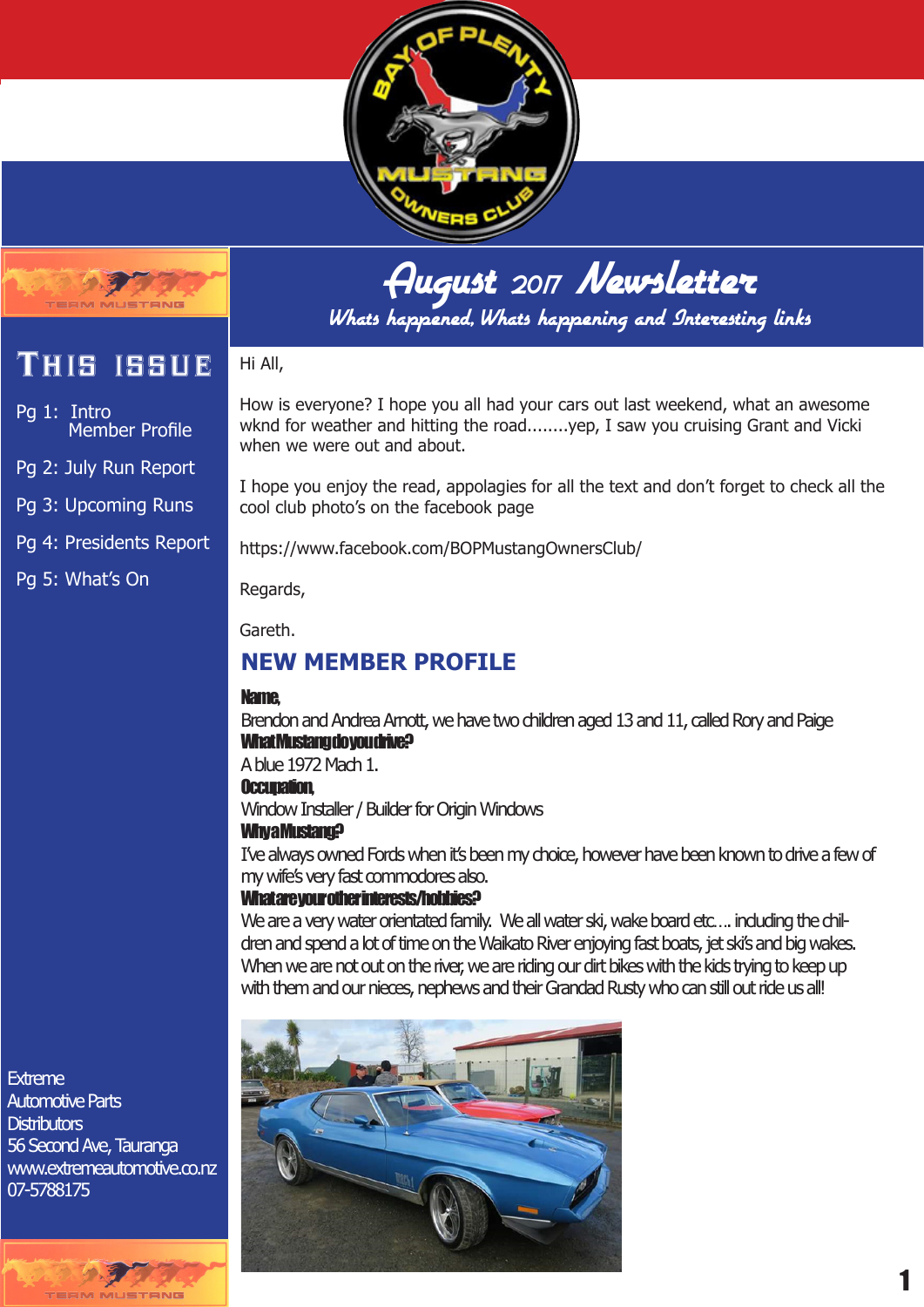#### July Run Report

**SWANN INSURANCE DRIFT KART JULY CLUB RUN**

Sunday 16 July, it's a crisp morning as we depart Tauranga for our annual kart day in Rotorua. We arrive at the kart venue and meet up with the Rotorua cars, 16 in total. We had 25 partake in the heats to determine the 5 finalists. The final was between 3 guys and 2 girls. While everyone felt they were winners on the day the 2 trophies were won by Brian Ashe for the guys and his daughter Alyssa won the ladies. For the first year I can remember there were no red flags or disqualified drivers, everyone was on their best behaviour which made for fast racing.

We departed the kart venue and cruised through Rotorua for our lunch venue, the Lakeside cafe. We did have a bit of a challenge parking this year as the council had put bollards in the entrance, not to be beaten we had some homemade ramps to get onto the lakefront parking where it turned into a free mustang car show for all the patrons at the local craft fair.

After the 34 members, including new member Lance Putan, had a beautiful lunch, we had prize giving with our usual drawn prices as well as the special prizes from Swann Insurance and the Lakeside cafe.

The prize winners were;

Best male driver trophy – Brian Ashe

Best female driver trophy – Alyssa Ashe

Best presented Car trophy – Lance Putan

Dipstick award – Lance Putan (seen pushing their car into the lakeside venue)

The cafe owners also presented 2 gifts to the best old and new mustangs that they selected from those parked out front.

Best old Mustang – Jan and John Morse's red 65 fastback

Best late model mustang – Nicky and Craig Newbrook's white 2007 convertible

Other lucky winners to win drawn prices were; Pioneer car stereo from Swann Insurance – John Hepburn Classic cars book from Swann Insurance – Nicky and Craig Newbrook Petrol voucher – Dave and Julie Flett VTNZ warrant voucher – David and Vanessa Thomson

Lots of fun, sun and prizes for everyone.

Extreme Extreme Automotive Parts Automotive Parts Distributors Distributors 56 Second Ave, Tauranga www.extremeautomotive.co.nz 56 Second Ave, Taurangawww.extremeautomotive.co.nz 07-5788175 07-5788175

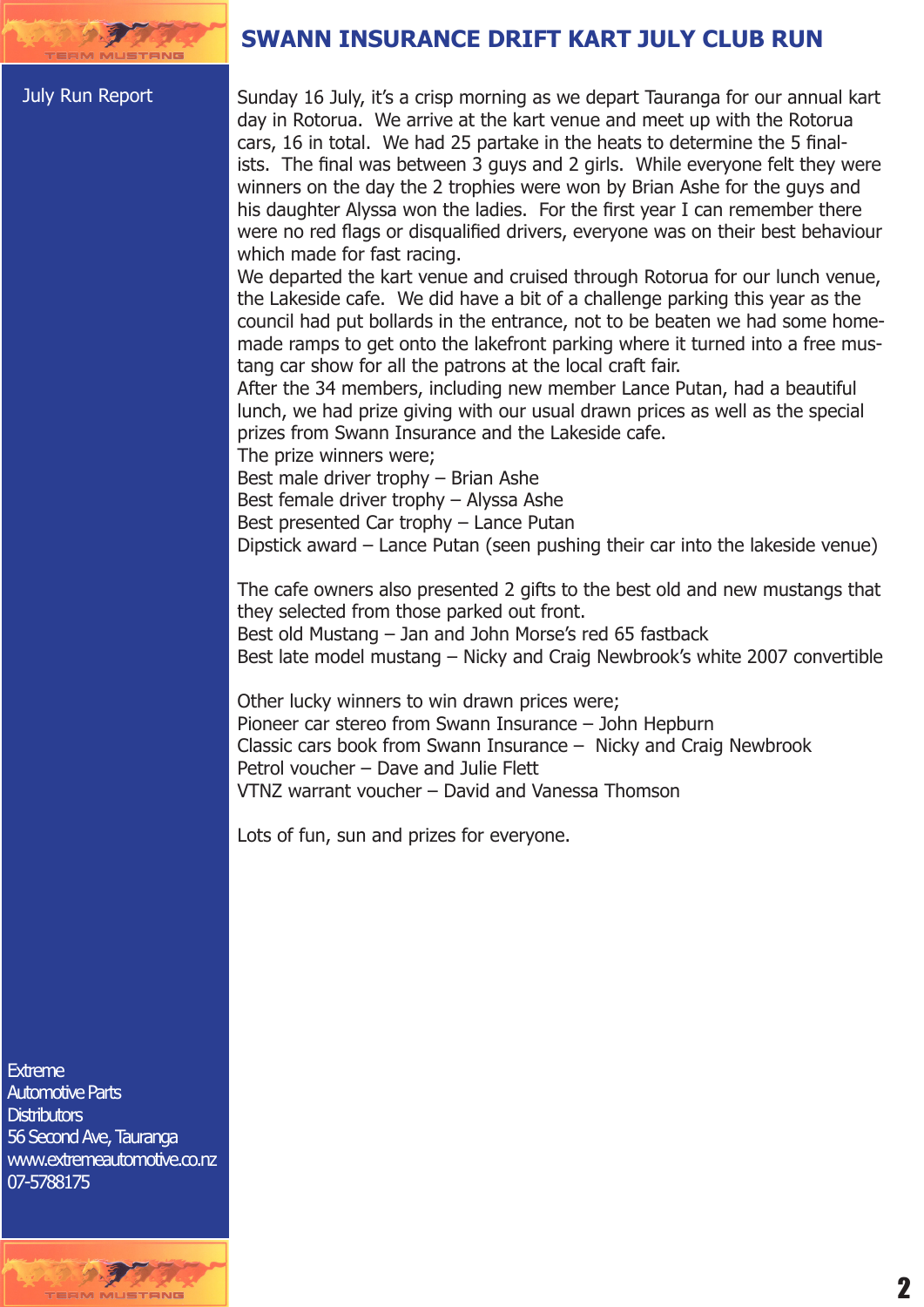**EM MUSTANG** 

## **AUGUST RUN**

20 August – Your run host is Bryan Deucher

This run will start from BP The Lakes at 10am. Rotorua cars to start at 10am from Bunnings car park. Arrive at Okoiroie at 10.40ish. Leave at 11ish to travel out the back road from there to Taotaoroa Road through Whitehall then French Pass drive through the main street of Cambridge across the Waikato river and arrive at the Blueberry cafe 12ish. (not far from Mystery Creek) Returning via Lake Karapiro then Putararu 2.30ish This is a long drive so you will need a full tank of gas.

# **HENRY FORD DAY – HAMILTON**

Sunday 10 September – This is not an official club run.

For any club members wishing to attend and wanting to travel with others to Claudelands Event Centre, you can meet at BP The Lakes at 7.30am.

## **BLUE SEPTEMBER RUN**

24 September – Your run hosts are Gillian Stops and Vanessa Thomson

This is an Amazing Race style run around Rotorua taking in a number of Rotorua's attractions. The run is a fundraiser for the Blue September as part of the Blue Do campaign. Minimum donation of \$5 per car with 100% going to Blue September. Optional to come dressed in blue, there will be prizes. Also ladies don't forget to start decorating those undies, for the best decorated undies competition!

## **CLUB WEEKEND AWAY – AUCKLAND ANNIVERSARY 2018**

27 January to 29 January 2018 – Your run hosts are Paul and Gillian Stops

Once again Paul and Gillian are organizing our club weekender. This weekend is from 27 Jan and returning on 29 Jan. 12 rooms have been pre-booked so if you are interested please ring or email Paul for more information and to put your name to one of the rooms. Always an enjoyable weekend for all those that attend.

Paul – buildingspecifics@xtra.co.nz or 027 589 4024

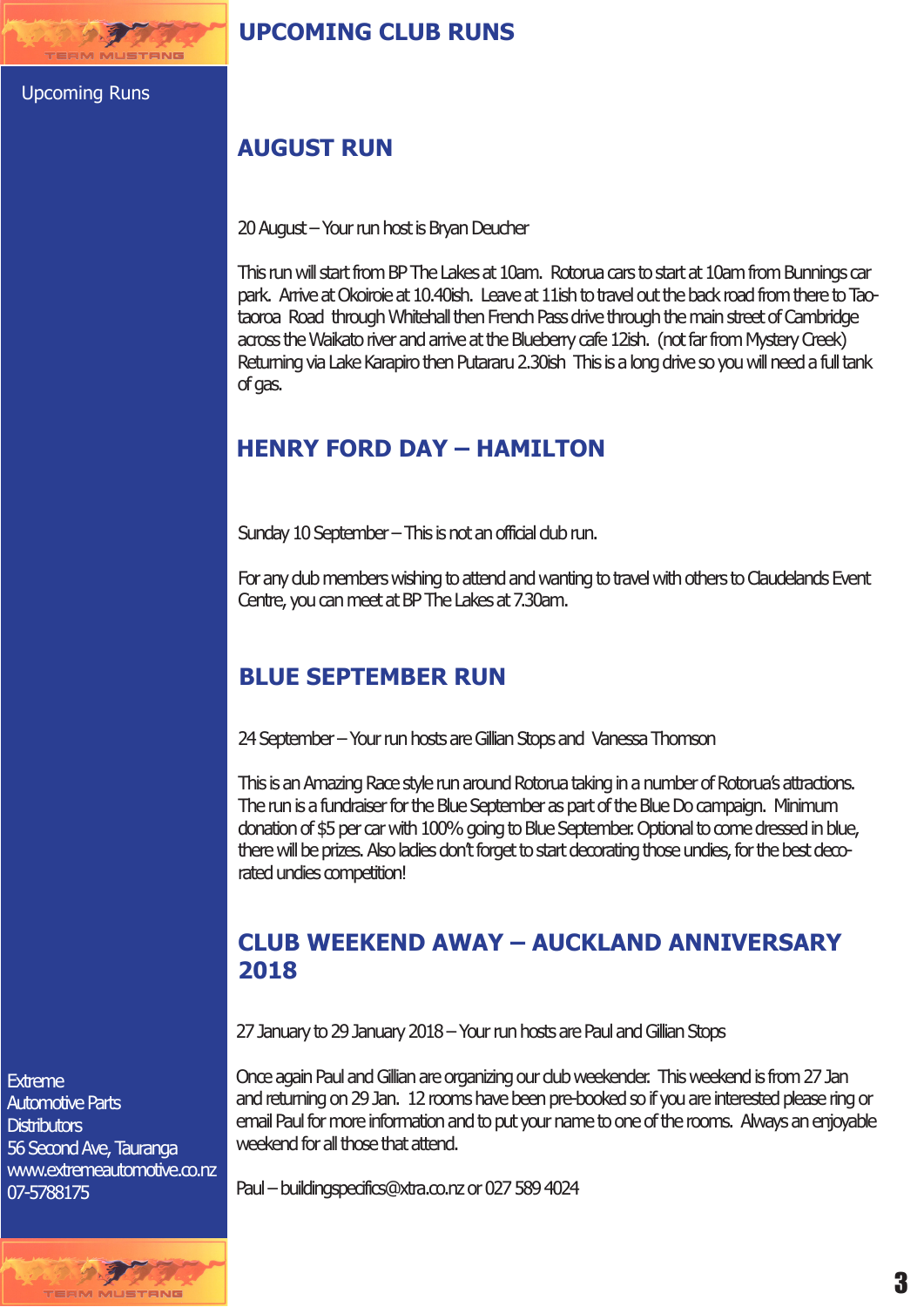# **PRESIDENTS REPORT**

#### Presidents Report

Another month of winter has been and gone, I shouldn't complain given it is the time for it, but hasn't it been unusually wet this winter. The July club run day was an exception though with clear sky and warmer than past years we have been to the Rotorua DriftKartz venue. Thank you Dave Flett for organizing a great run.

Good news, Julie Flett has been co-opted on to the committee taking on the treasurer role and Vanessa Thomson will look after the Secretary part. Thank you to you both for taking on the responsibility. Preparation for All USA Day is now well underway and I am pleased to announce that EXTREME AUTOMOTIVE are confirmed as our major sponsor again this year, providing all the prizes for the trophy categories. Please try to support Extreme Automotive as they have a great range of quality tools parts and specialty oil products. Thank you Extreme for your help in making All USA Day successful.

Like last year the event is being held at Classic Flyers in Mt Maunganui, Classic Flyers are looking to add to the day with some exciting displays and activity but more will be revealed later.

This year's event will have several new judging categories aimed at bringing out a wider range of American origin vehicles:

Best Ford Best GM Best Mopar Best Mustang Pre 90 Best Mustang Post 90 Best Interior

All of the other categories are the same as previous years.

Look out for our ALL USA Day advertisements in the upcoming events sections in the most popular car magazines, Petrolhead, NZV8 and NZ Hotrod magazines. You will also see our advertising flyer on the Hotrod Show Facebook page, Doug the host of The Hotrod Show will also be coming along to the day to cover the event. Please keep in mind that All USA Day takes a lot of work both leading up to and on the day.

Lastly, thank you Gareth for stepping into the breach and putting together this month's newsletter whilst Gary is away on holiday

That's all for now, see you at the next run.

Regards, David.